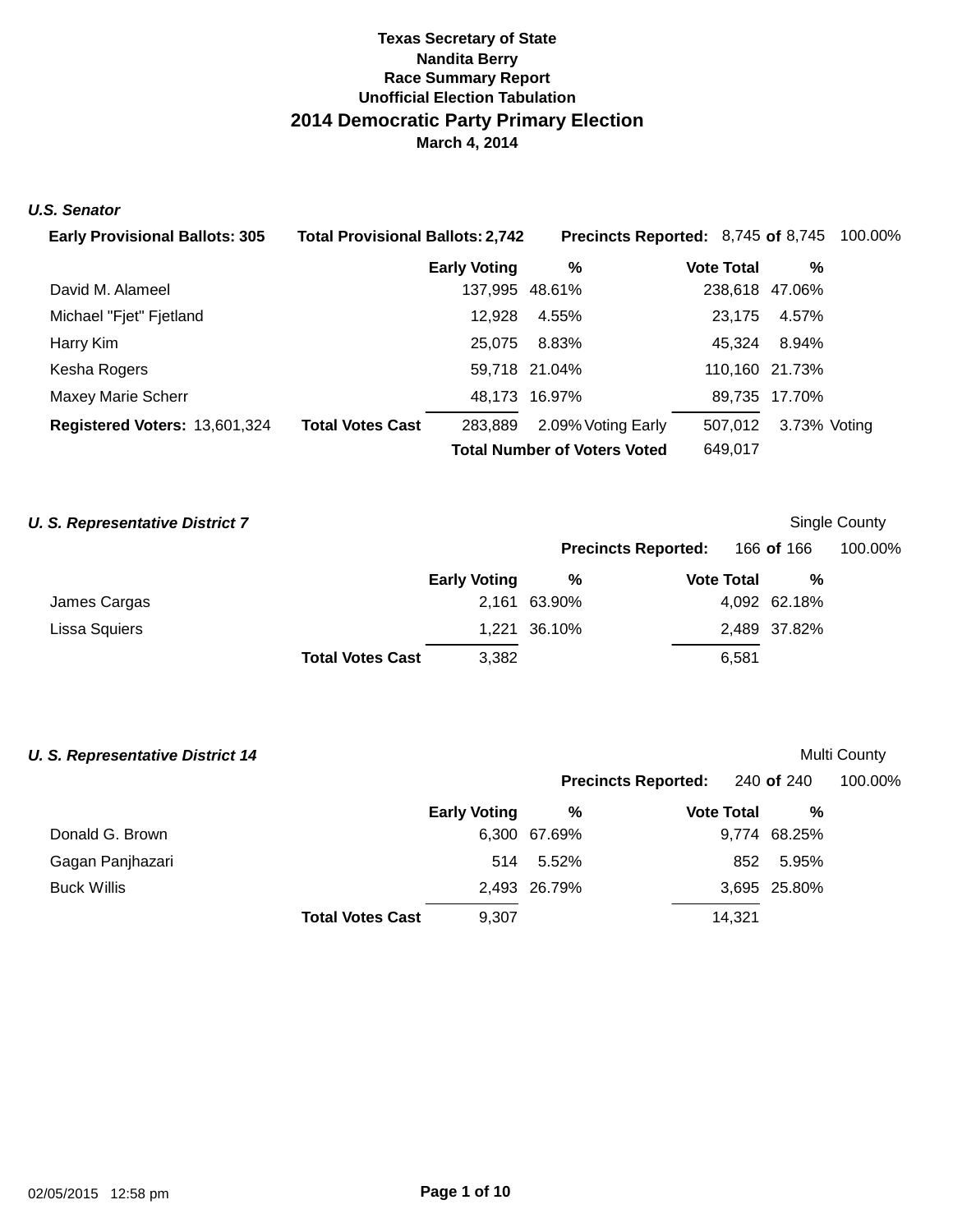| <b>U. S. Representative District 22</b> |                         |                     |              |                            |              | Multi County |  |
|-----------------------------------------|-------------------------|---------------------|--------------|----------------------------|--------------|--------------|--|
|                                         |                         |                     |              | <b>Precincts Reported:</b> | 157 of 157   | 100.00%      |  |
|                                         |                         | <b>Early Voting</b> | %            | <b>Vote Total</b>          |              | %            |  |
| <b>Frank Briscoe</b>                    |                         |                     | 2,004 55.59% |                            | 3,377 53.23% |              |  |
| Mark Gibson                             |                         |                     | 1,601 44.41% |                            | 2,967 46.77% |              |  |
|                                         | <b>Total Votes Cast</b> | 3,605               |              | 6,344                      |              |              |  |
| <b>U. S. Representative District 25</b> |                         |                     |              |                            |              | Multi County |  |

|                     |                         |                     | <b>Precincts Reported:</b> 219 of 219 |                   |               | 100.00% |  |
|---------------------|-------------------------|---------------------|---------------------------------------|-------------------|---------------|---------|--|
|                     |                         | <b>Early Voting</b> | %                                     | <b>Vote Total</b> | %             |         |  |
| <b>Stuart Gourd</b> |                         |                     | 1,851 24.95%                          |                   | 3,770 25.03%  |         |  |
| Marco Montoya       |                         |                     | 5,568 75.05%                          |                   | 11,294 74.97% |         |  |
|                     | <b>Total Votes Cast</b> | 7.419               |                                       | 15.064            |               |         |  |

| <b>U. S. Representative District 30</b> |                         |                     |               |                            |            |               | Single County |
|-----------------------------------------|-------------------------|---------------------|---------------|----------------------------|------------|---------------|---------------|
|                                         |                         |                     |               | <b>Precincts Reported:</b> | 263 of 263 |               | 100.00%       |
|                                         |                         | <b>Early Voting</b> | %             | <b>Vote Total</b>          |            | %             |               |
| Barbara Mallory Caraway                 |                         |                     | 5,024 28.57%  |                            |            | 10,185 30.07% |               |
| Eddie Bernice Johnson - Incumbent       |                         |                     | 12,562 71.43% |                            |            | 23,688 69.93% |               |
|                                         | <b>Total Votes Cast</b> | 17,586              |               |                            | 33,873     |               |               |
|                                         |                         |                     |               |                            |            |               |               |

### **U. S. Representative District 33**

### Multi County

|                         |                         |                     | <b>Precincts Reported:</b> 272 of 272 100.00% |                   |               |  |
|-------------------------|-------------------------|---------------------|-----------------------------------------------|-------------------|---------------|--|
|                         |                         | <b>Early Voting</b> | %                                             | <b>Vote Total</b> | %             |  |
| Tom Sanchez             |                         |                     | 2,677 25.60%                                  |                   | 4,797 26.53%  |  |
| Marc Veasey - Incumbent |                         |                     | 7,778 74.40%                                  |                   | 13,285 73.47% |  |
|                         | <b>Total Votes Cast</b> | 10.455              |                                               | 18,082            |               |  |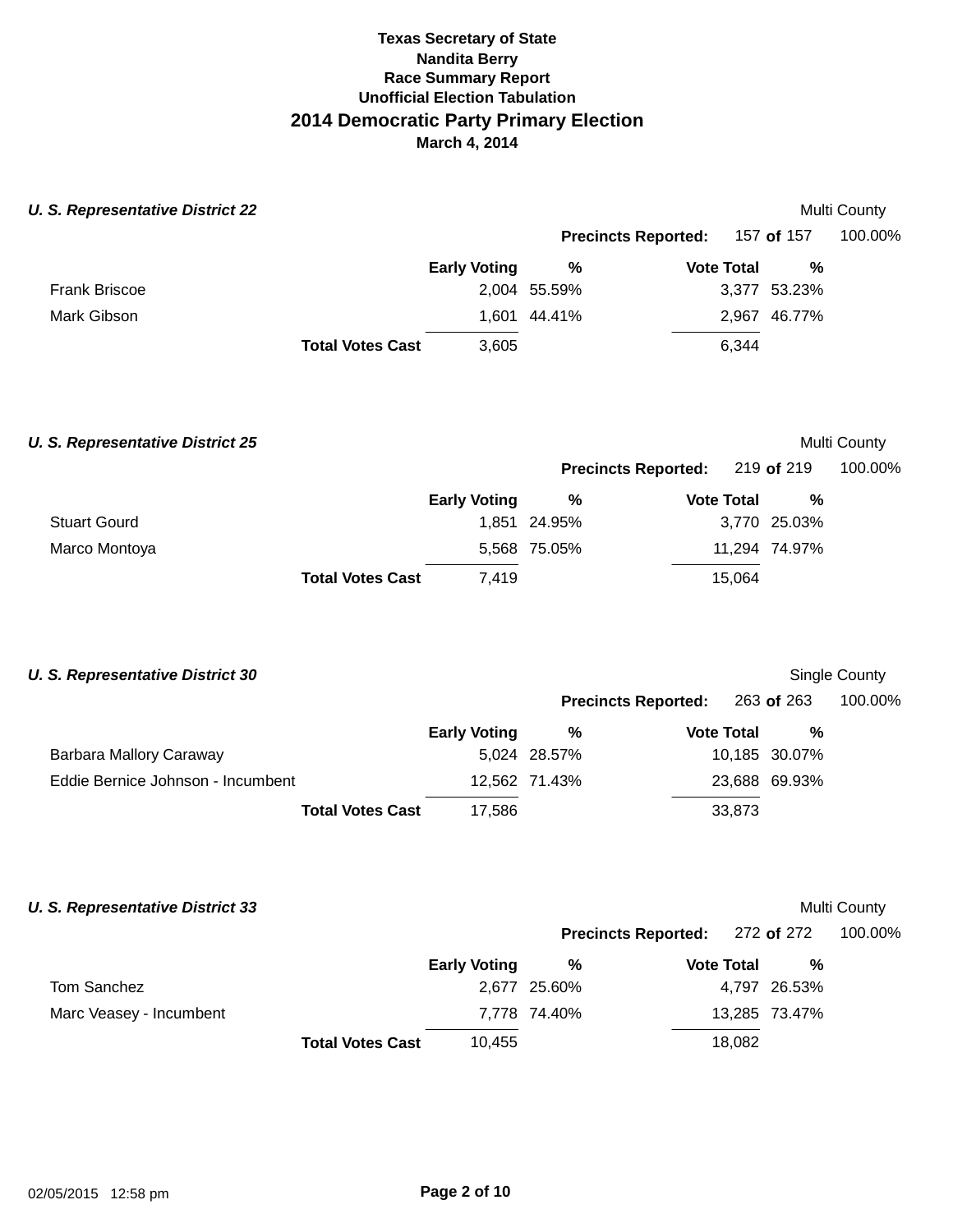### **Governor**

| <b>Early Provisional Ballots: 305</b> | <b>Total Provisional Ballots: 2,742</b> |                                     | <b>Precincts Reported: 8,745 of 8,745 100.00%</b> |  |                   |                |  |
|---------------------------------------|-----------------------------------------|-------------------------------------|---------------------------------------------------|--|-------------------|----------------|--|
|                                       |                                         | <b>Early Voting</b>                 | %                                                 |  | <b>Vote Total</b> | %              |  |
| Wendy R. Davis                        |                                         | 238,384 78.38%                      |                                                   |  |                   | 432,065 79.06% |  |
| Reynaldo "Ray" Madrigal               |                                         |                                     | 65,761 21.62%                                     |  |                   | 114,458 20.94% |  |
| Registered Voters: 13,601,324         | <b>Total Votes Cast</b>                 |                                     | 304,145 2.24% Voting Early                        |  | 546.523           | 4.02% Voting   |  |
|                                       |                                         | <b>Total Number of Voters Voted</b> |                                                   |  | 649,017           |                |  |

### **Lieutenant Governor**

| <b>Early Provisional Ballots: 305</b> | <b>Total Provisional Ballots: 2,742</b> |                     | <b>Precincts Reported: 8,745 of 8,745 100.00%</b> |                   |                 |  |
|---------------------------------------|-----------------------------------------|---------------------|---------------------------------------------------|-------------------|-----------------|--|
|                                       |                                         | <b>Early Voting</b> | %                                                 | <b>Vote Total</b> | %               |  |
| Leticia Van de Putte                  |                                         | 252,110 100.00%     |                                                   |                   | 451,211 100.00% |  |
| Registered Voters: 13,601,324         | <b>Total Votes Cast</b>                 | 252,110             | 1.85% Voting Early                                | 451.211           | 3.32% Voting    |  |
|                                       |                                         |                     | <b>Total Number of Voters Voted</b>               | 649.017           |                 |  |

### **Attorney General**

| <b>Early Provisional Ballots: 305</b> | <b>Total Provisional Ballots: 2,742</b> |                     | <b>Precincts Reported: 8,745 of 8,745 100.00%</b> |                   |         |                 |  |
|---------------------------------------|-----------------------------------------|---------------------|---------------------------------------------------|-------------------|---------|-----------------|--|
|                                       |                                         | <b>Early Voting</b> | %                                                 | <b>Vote Total</b> |         | %               |  |
| Sam Houston                           |                                         | 244,286 100.00%     |                                                   |                   |         | 437,181 100.00% |  |
| Registered Voters: 13,601,324         | <b>Total Votes Cast</b>                 | 244,286             | 1.80% Voting Early                                |                   | 437.181 | 3.21% Voting    |  |
|                                       |                                         |                     | <b>Total Number of Voters Voted</b>               |                   | 649.017 |                 |  |

### **Comptroller of Public Accounts**

| <b>Early Provisional Ballots: 305</b> | <b>Total Provisional Ballots: 2,742</b> |                     | <b>Precincts Reported: 8,745 of 8,745 100.00%</b> |                   |                      |  |
|---------------------------------------|-----------------------------------------|---------------------|---------------------------------------------------|-------------------|----------------------|--|
|                                       |                                         | <b>Early Voting</b> | %                                                 | <b>Vote Total</b> | %                    |  |
| Mike Collier                          |                                         | 240,335 100.00%     |                                                   |                   | 429,355 100.00%      |  |
| Registered Voters: 13,601,324         | <b>Total Votes Cast</b>                 |                     | 240,335 1.77% Voting Early                        |                   | 429,355 3.16% Voting |  |
|                                       |                                         |                     | <b>Total Number of Voters Voted</b>               | 649.017           |                      |  |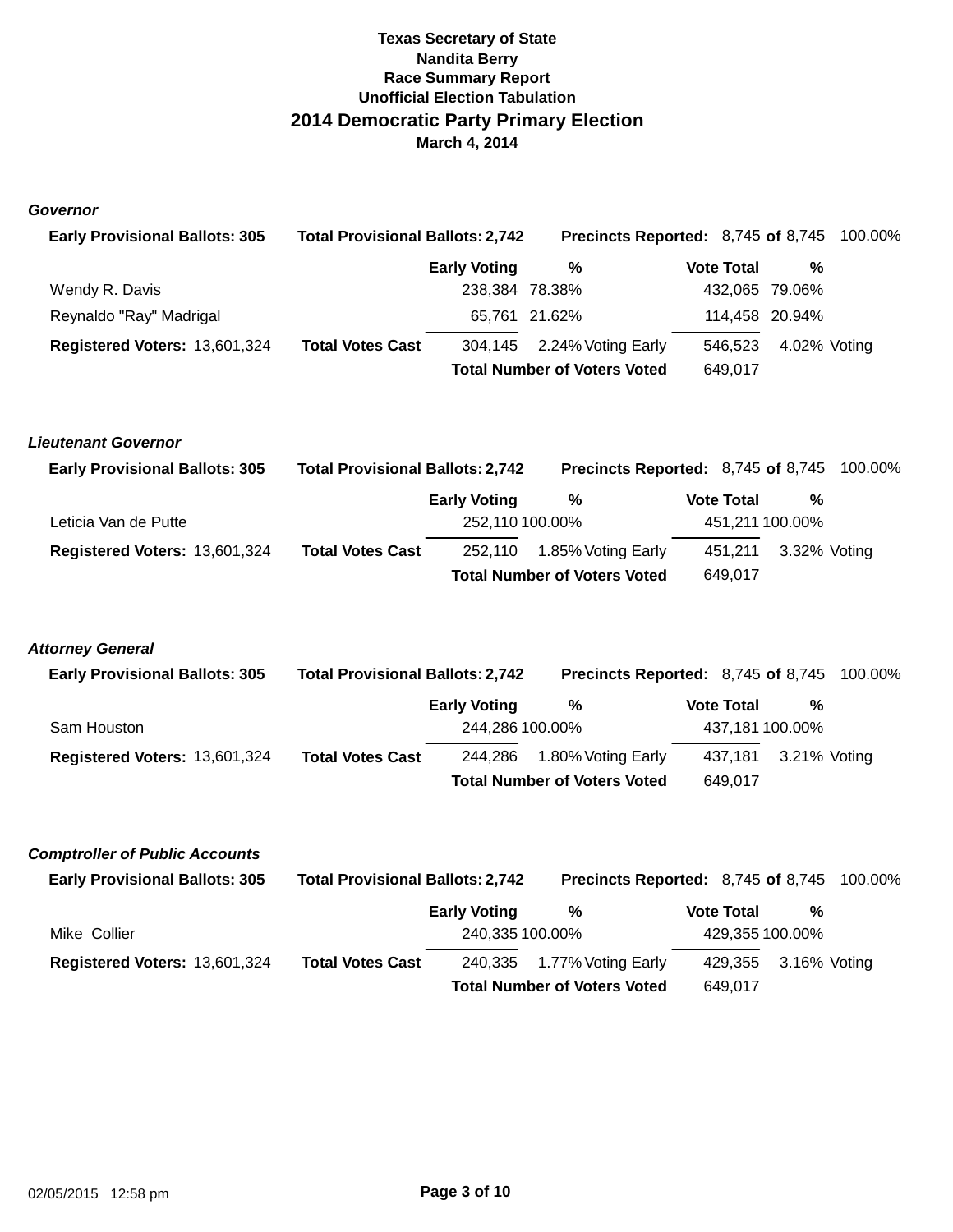## **Commissioner of the General Land Office**

| <b>Early Provisional Ballots: 305</b> | <b>Total Provisional Ballots: 2,742</b> |                     | <b>Precincts Reported: 8,745 of 8,745 100.00%</b> |                   |         |                      |  |
|---------------------------------------|-----------------------------------------|---------------------|---------------------------------------------------|-------------------|---------|----------------------|--|
|                                       |                                         | <b>Early Voting</b> | %                                                 | <b>Vote Total</b> |         | %                    |  |
| John Cook                             |                                         | 240,843 100.00%     |                                                   |                   |         | 430,664 100.00%      |  |
| Registered Voters: 13,601,324         | <b>Total Votes Cast</b>                 |                     | 240,843 1.77% Voting Early                        |                   |         | 430,664 3.17% Voting |  |
|                                       |                                         |                     | <b>Total Number of Voters Voted</b>               |                   | 649.017 |                      |  |

#### **Commissioner of Agriculture**

| <b>Early Provisional Ballots: 305</b> | <b>Total Provisional Ballots: 2,742</b> |                                     | <b>Precincts Reported: 8,745 of 8,745 100.00%</b> |                   |                |  |
|---------------------------------------|-----------------------------------------|-------------------------------------|---------------------------------------------------|-------------------|----------------|--|
|                                       |                                         | <b>Early Voting</b>                 | %                                                 | <b>Vote Total</b> | %              |  |
| Hugh Asa Fitzsimons III               |                                         |                                     | 64,888 23.80%                                     |                   | 114,953 23.45% |  |
| Richard "Kinky" Friedman              |                                         |                                     | 99,338 36.43%                                     |                   | 184,992 37.74% |  |
| Jim Hogan                             |                                         | 108,435 39.77%                      |                                                   |                   | 190,205 38.81% |  |
| Registered Voters: 13,601,324         | <b>Total Votes Cast</b>                 | 272.661                             | 2.00% Voting Early                                | 490,150           | 3.60% Voting   |  |
|                                       |                                         | <b>Total Number of Voters Voted</b> | 649,017                                           |                   |                |  |

### **Railroad Commissioner**

| <b>Early Provisional Ballots: 305</b> |                         | <b>Total Provisional Ballots: 2,742</b> |                    |                   | <b>Precincts Reported: 8,745 of 8,745 100.00%</b> |              |  |
|---------------------------------------|-------------------------|-----------------------------------------|--------------------|-------------------|---------------------------------------------------|--------------|--|
|                                       |                         | <b>Early Voting</b>                     | %                  | <b>Vote Total</b> |                                                   | %            |  |
| Steve Brown                           |                         |                                         | 165,892 63.55%     |                   | 297,896 63.92%                                    |              |  |
| Dale Henry                            |                         |                                         | 95,130 36.45%      |                   | 168,122 36.08%                                    |              |  |
| Registered Voters: 13,601,324         | <b>Total Votes Cast</b> | 261.022                                 | 1.92% Voting Early | 466.018           |                                                   | 3.43% Voting |  |
|                                       |                         | <b>Total Number of Voters Voted</b>     | 649,017            |                   |                                                   |              |  |

| <b>Chief Justice, Supreme Court</b>   |                                         |                     |                                                   |                   |                 |  |
|---------------------------------------|-----------------------------------------|---------------------|---------------------------------------------------|-------------------|-----------------|--|
| <b>Early Provisional Ballots: 305</b> | <b>Total Provisional Ballots: 2,742</b> |                     | <b>Precincts Reported: 8,745 of 8,745 100.00%</b> |                   |                 |  |
|                                       |                                         | <b>Early Voting</b> | %                                                 | <b>Vote Total</b> | %               |  |
| William Moody                         |                                         | 239,681 100.00%     |                                                   |                   | 426,898 100.00% |  |
| Registered Voters: 13,601,324         | <b>Total Votes Cast</b>                 | 239.681             | 1.76% Voting Early                                | 426.898           | 3.14% Voting    |  |
|                                       |                                         |                     | <b>Total Number of Voters Voted</b>               | 649,017           |                 |  |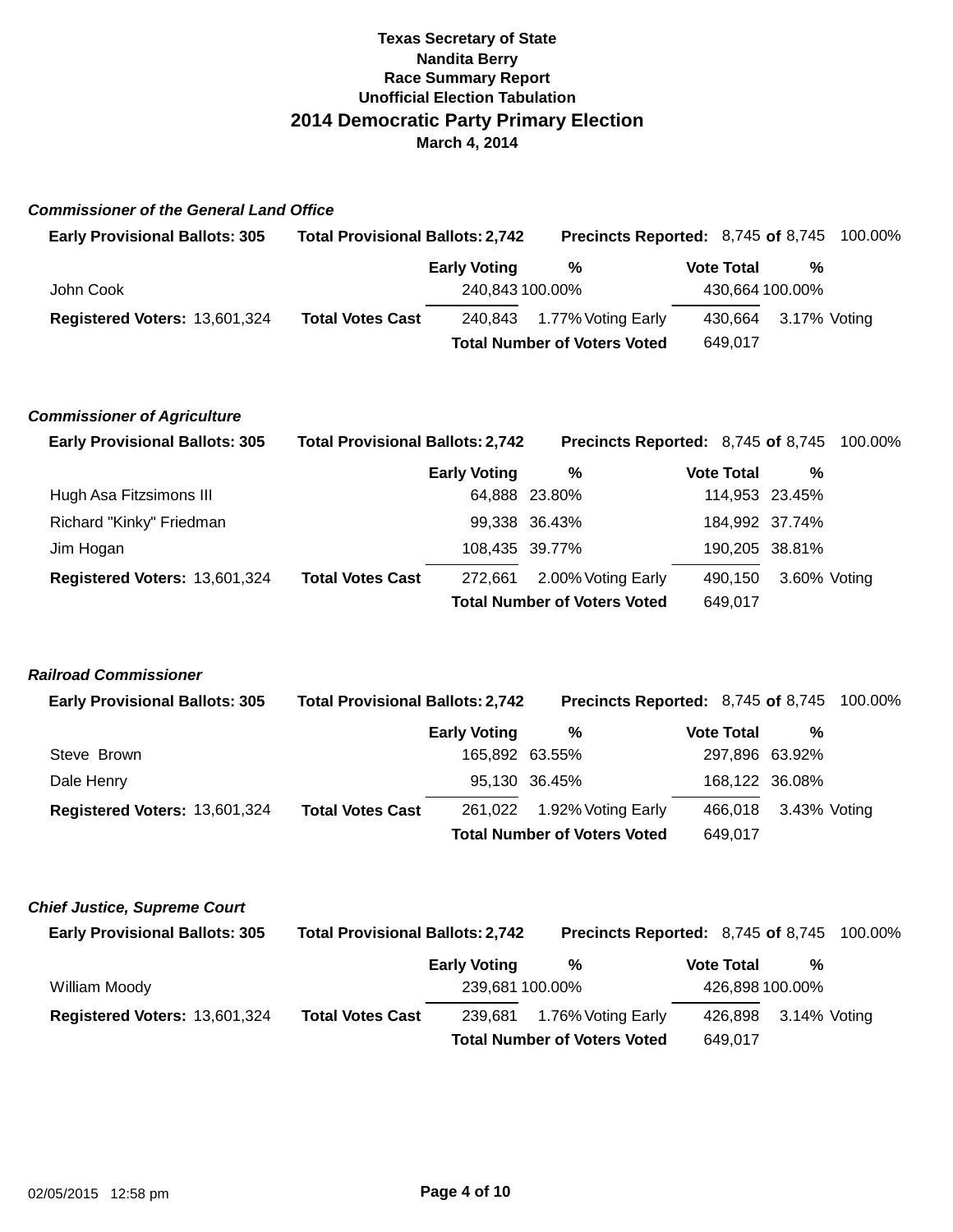| Justice, Supreme Court, Place 6 - Unexpired Term |  |  |  |  |  |  |  |  |
|--------------------------------------------------|--|--|--|--|--|--|--|--|
|--------------------------------------------------|--|--|--|--|--|--|--|--|

| <b>Early Provisional Ballots: 305</b> | <b>Total Provisional Ballots: 2,742</b> |                     | <b>Precincts Reported: 8,745 of 8,745 100.00%</b> |                   |                      |  |
|---------------------------------------|-----------------------------------------|---------------------|---------------------------------------------------|-------------------|----------------------|--|
|                                       |                                         | <b>Early Voting</b> | %                                                 | <b>Vote Total</b> | %                    |  |
| Lawrence Edward Meyers                |                                         | 232,878 100.00%     |                                                   |                   | 416,426 100.00%      |  |
| Registered Voters: 13,601,324         | <b>Total Votes Cast</b>                 |                     | 232,878 1.71% Voting Early                        |                   | 416,426 3.06% Voting |  |
|                                       |                                         |                     | <b>Total Number of Voters Voted</b>               | 649.017           |                      |  |

### **Justice, Supreme Court, Place 7**

| <b>Early Provisional Ballots: 305</b> | <b>Total Provisional Ballots: 2,742</b> |                     | <b>Precincts Reported: 8,745 of 8,745 100.00%</b> |                   |                      |  |
|---------------------------------------|-----------------------------------------|---------------------|---------------------------------------------------|-------------------|----------------------|--|
|                                       |                                         | <b>Early Voting</b> | %                                                 | <b>Vote Total</b> | %                    |  |
| Gina Benavides                        |                                         | 241,524 100.00%     |                                                   |                   | 431,047 100.00%      |  |
| Registered Voters: 13,601,324         | <b>Total Votes Cast</b>                 |                     | 241,524 1.78% Voting Early                        |                   | 431,047 3.17% Voting |  |
|                                       |                                         |                     | <b>Total Number of Voters Voted</b>               | 649,017           |                      |  |

### **Judge, Court of Criminal Appeals Place 3**

| <b>Early Provisional Ballots: 305</b> |                         | <b>Total Provisional Ballots: 2,742</b><br><b>Precincts Reported: 8,745 of 8,745 100.00%</b> |                                     |  |                   |                 |  |
|---------------------------------------|-------------------------|----------------------------------------------------------------------------------------------|-------------------------------------|--|-------------------|-----------------|--|
|                                       |                         | <b>Early Voting</b>                                                                          | %                                   |  | <b>Vote Total</b> | %               |  |
| John Granberg                         |                         | 230,382 100.00%                                                                              |                                     |  |                   | 411,691 100.00% |  |
| Registered Voters: 13,601,324         | <b>Total Votes Cast</b> | 230,382                                                                                      | 1.69% Voting Early                  |  | 411.691           | 3.03% Voting    |  |
|                                       |                         |                                                                                              | <b>Total Number of Voters Voted</b> |  | 649.017           |                 |  |

| <b>Member, State Board of Education, District 13</b> |                     |               |                            |               | Multi County |
|------------------------------------------------------|---------------------|---------------|----------------------------|---------------|--------------|
|                                                      |                     |               | <b>Precincts Reported:</b> | 660 of 660    | 100.00%      |
|                                                      | <b>Early Voting</b> | %             | <b>Vote Total</b>          | %             |              |
| Erika Beltran                                        |                     | 11,941 45.02% |                            | 23.541 47.05% |              |
| Andrea Hilburn                                       |                     | 7.190 27.11%  |                            | 13,704 27.39% |              |
| A Denise Russell                                     |                     | 7,393 27.87%  |                            | 12,790 25.56% |              |
| <b>Total Votes Cast</b>                              | 26,524              |               | 50,035                     |               |              |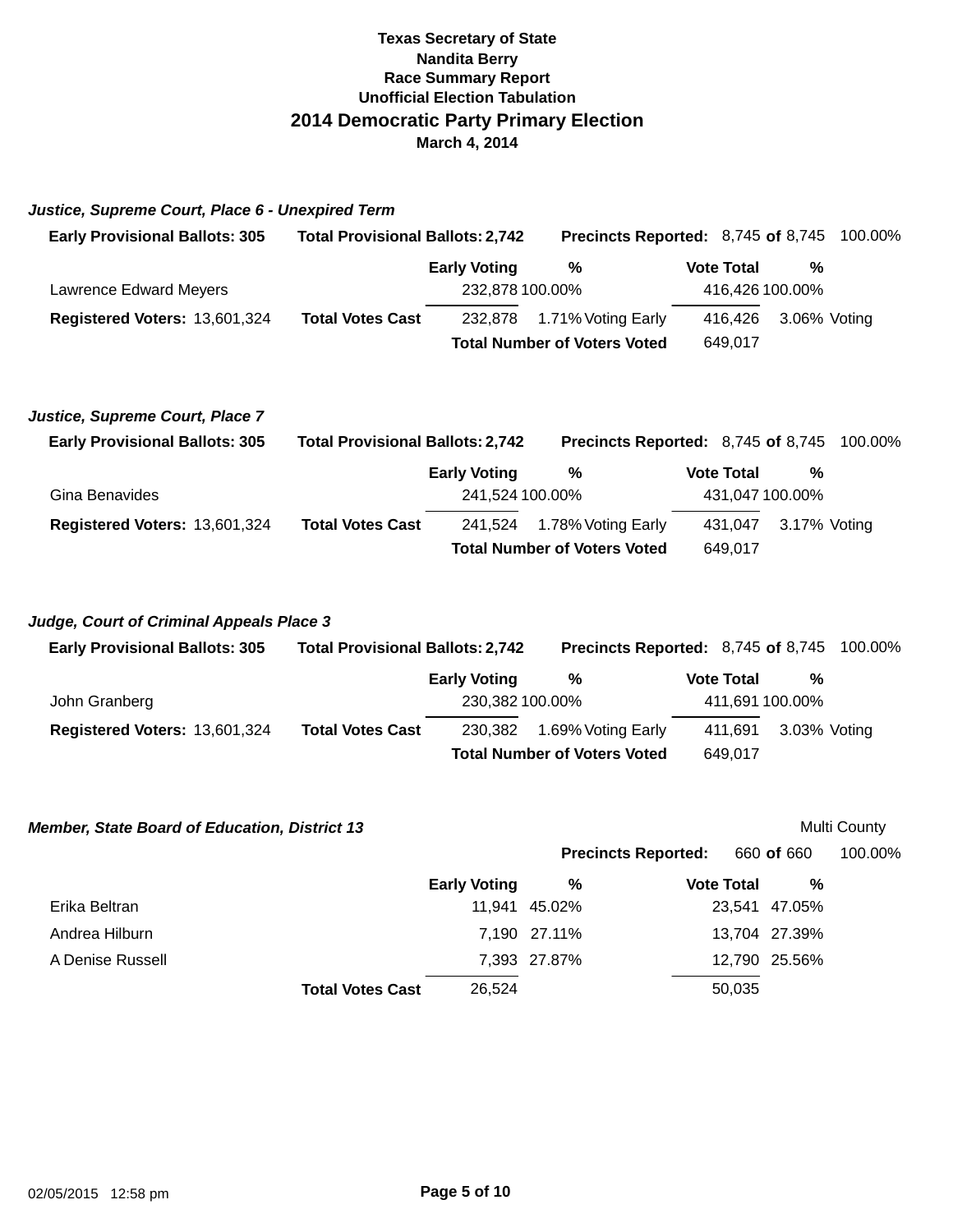| <b>State Senator, District 10</b>       |                         |                       |                            |                                                     |               | Single County |
|-----------------------------------------|-------------------------|-----------------------|----------------------------|-----------------------------------------------------|---------------|---------------|
|                                         |                         |                       | <b>Precincts Reported:</b> |                                                     | 357 of 357    | 100.00%       |
|                                         |                         | <b>Early Voting</b>   | $\%$                       | <b>Vote Total</b>                                   | $\%$          |               |
| George Boll                             |                         | 0                     | 0.00%                      |                                                     | 0<br>0.00%    |               |
| <b>Mike Martinez</b>                    |                         |                       | 5,677 45.37%               |                                                     | 10,046 43.52% |               |
| <b>Libby Willis</b>                     |                         |                       | 6,835 54.63%               |                                                     | 13,040 56.48% |               |
|                                         | <b>Total Votes Cast</b> | 12,512                |                            | 23,086                                              |               |               |
| <b>State Senator, District 15</b>       |                         |                       |                            |                                                     |               | Single County |
|                                         |                         |                       | <b>Precincts Reported:</b> |                                                     | 228 of 228    | 100.00%       |
|                                         |                         | <b>Early Voting</b>   | $\%$                       | <b>Vote Total</b>                                   | $\%$          |               |
| Damian LaCroix                          |                         |                       | 1,803 24.48%               |                                                     | 3,232 24.88%  |               |
| John Whitmire - Incumbent               |                         |                       | 5,561 75.52%               |                                                     | 9,756 75.12%  |               |
|                                         | <b>Total Votes Cast</b> | 7,364                 |                            | 12,988                                              |               |               |
| <b>State Representative District 36</b> |                         |                       |                            |                                                     |               | Single County |
|                                         |                         |                       | <b>Precincts Reported:</b> |                                                     | 45 of 45      | 100.00%       |
|                                         |                         | <b>Early Voting</b>   | $\%$                       | <b>Vote Total</b>                                   | $\%$          |               |
| Sergio Munoz, Jr. - Incumbent           |                         |                       | 5,185 77.47%               |                                                     | 7,039 76.56%  |               |
| Mari Regalado                           |                         |                       | 1,508 22.53%               |                                                     | 2,155 23.44%  |               |
|                                         | <b>Total Votes Cast</b> | 6,693                 |                            | 9,194                                               |               |               |
| <b>State Representative District 75</b> |                         |                       |                            |                                                     |               | Single County |
|                                         |                         |                       | <b>Precincts Reported:</b> |                                                     | 27 of 27      | 100.00%       |
|                                         |                         | $\Gamma$ and a Matter |                            | $\mathbf{M}$ $\mathbf{M}$ $\mathbf{M}$ $\mathbf{M}$ | $\sim$ 0.4    |               |

|                              |                         | <b>Early Voting</b> | %            | <b>Vote Total</b> | %            |
|------------------------------|-------------------------|---------------------|--------------|-------------------|--------------|
| Mary E. Gonzalez - Incumbent |                         |                     | 1.469 68.81% |                   | 2,745 68.88% |
| Rey "Coach" Sepulveda        |                         |                     | 666 31.19%   |                   | 1,240 31.12% |
|                              | <b>Total Votes Cast</b> | 2.135               |              | 3,985             |              |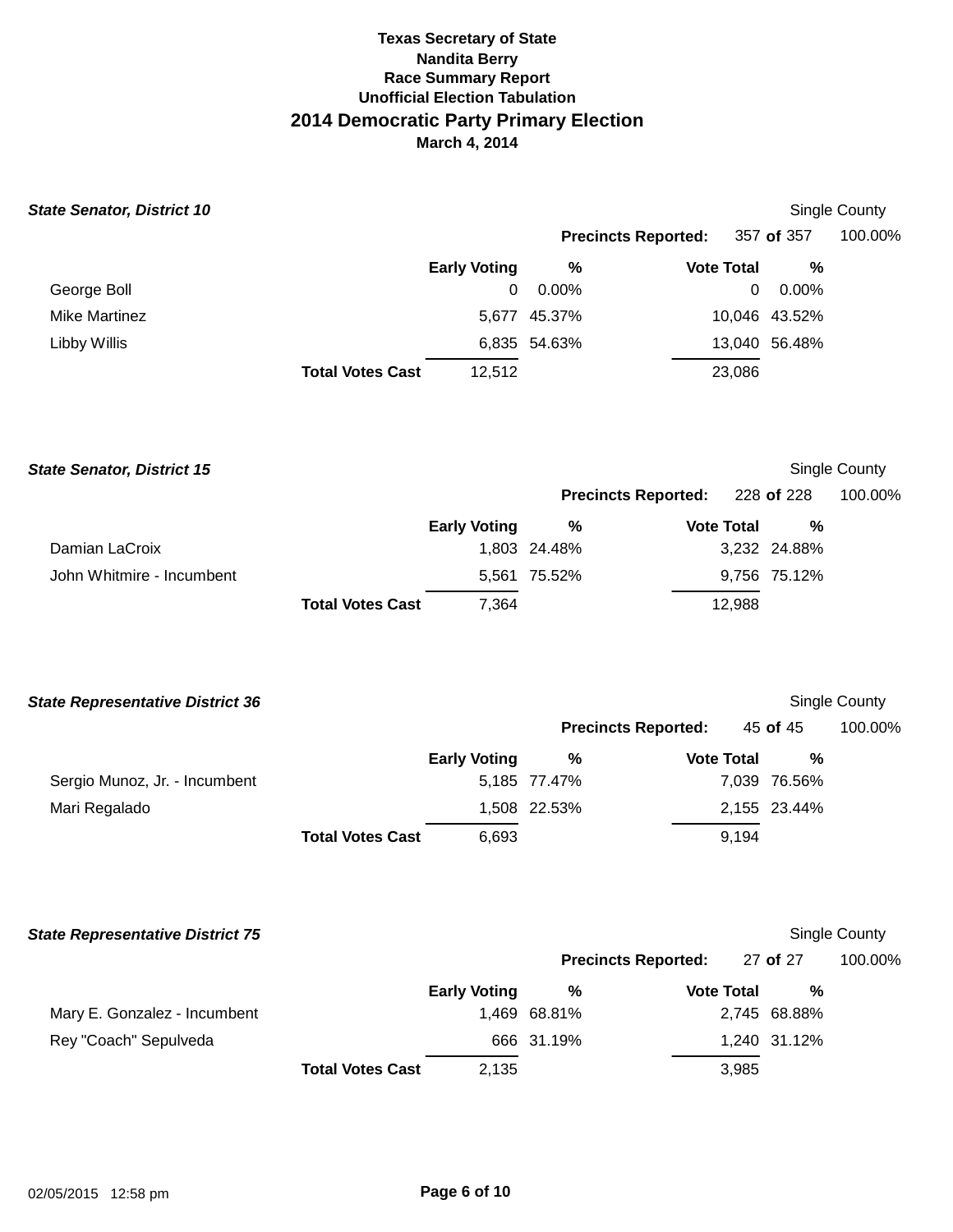| <b>State Representative District 76</b> |                         |                     |              |                            |              | Single County |
|-----------------------------------------|-------------------------|---------------------|--------------|----------------------------|--------------|---------------|
|                                         |                         |                     |              | <b>Precincts Reported:</b> | 45 of 45     | 100.00%       |
|                                         |                         | <b>Early Voting</b> | %            | <b>Vote Total</b>          | $\%$         |               |
| Cesar Blanco                            |                         |                     | 1,858 40.63% |                            | 3,748 43.69% |               |
| Norma Chavez                            |                         |                     | 1,378 30.13% |                            | 2,495 29.09% |               |
| Naomi R. Gonzalez - Incumbent           |                         |                     | 1,337 29.24% |                            | 2,335 27.22% |               |
|                                         | <b>Total Votes Cast</b> | 4,573               |              | 8,578                      |              |               |
| <b>State Representative District 77</b> |                         |                     |              |                            |              | Single County |
|                                         |                         |                     |              | <b>Precincts Reported:</b> | 43 of 43     | 100.00%       |
|                                         |                         | <b>Early Voting</b> | %            | <b>Vote Total</b>          | %            |               |
| Marisa Marquez - Incumbent              |                         |                     | 2,415 66.36% |                            | 4,759 66.43% |               |
| Lyda Ness-Garcia                        |                         |                     | 1,224 33.64% |                            | 2,405 33.57% |               |

| <b>State Representative District 79</b> |                         |                     |              |                            |              | Single County |
|-----------------------------------------|-------------------------|---------------------|--------------|----------------------------|--------------|---------------|
|                                         |                         |                     |              | <b>Precincts Reported:</b> | 37 of 37     | 100.00%       |
|                                         |                         | <b>Early Voting</b> | %            | <b>Vote Total</b>          | %            |               |
| <b>Chuck Peartree</b>                   |                         |                     | 493 15.81%   |                            | 846 15.56%   |               |
| Joe C. Pickett - Incumbent              |                         |                     | 2,625 84.19% |                            | 4,591 84.44% |               |
|                                         | <b>Total Votes Cast</b> | 3.118               |              | 5,437                      |              |               |

3,639

7,164

**Total Votes Cast** 

| <b>State Representative District 90</b> |                         |                     |                            |   |                   |          |              | Single County |
|-----------------------------------------|-------------------------|---------------------|----------------------------|---|-------------------|----------|--------------|---------------|
|                                         |                         |                     | <b>Precincts Reported:</b> |   |                   | 89 of 89 |              | 100.00%       |
|                                         |                         | <b>Early Voting</b> |                            | % | <b>Vote Total</b> |          | %            |               |
| Lon Burnam - Incumbent                  |                         |                     | 1.504 49.77%               |   |                   |          | 2,483 48.91% |               |
| Ramon Romero Jr.                        |                         |                     | 1,518 50.23%               |   |                   |          | 2,594 51.09% |               |
|                                         | <b>Total Votes Cast</b> | 3,022               |                            |   | 5,077             |          |              |               |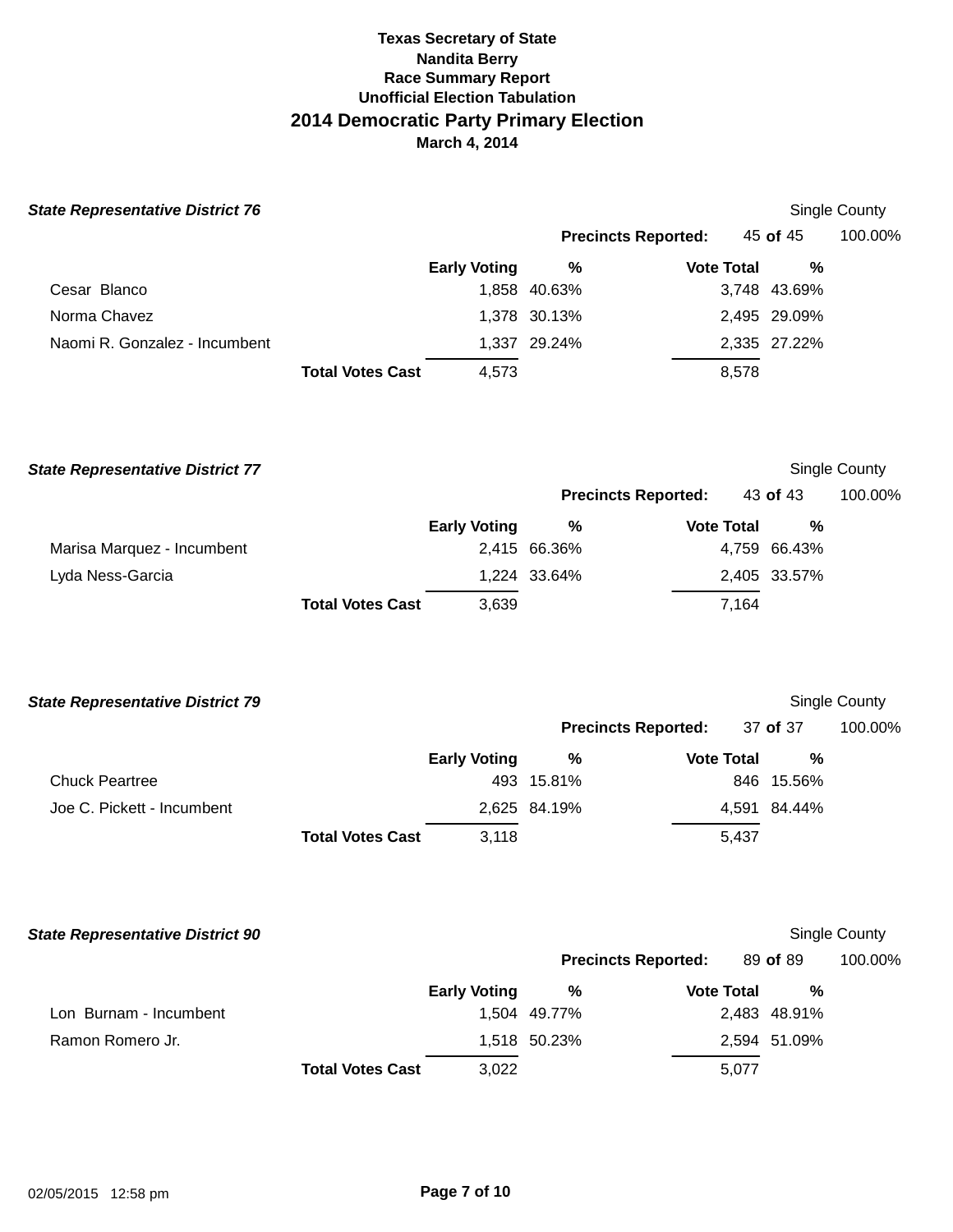| <b>State Representative District 105</b> |                         |                     |                            |                   | <b>Single County</b> |                      |  |
|------------------------------------------|-------------------------|---------------------|----------------------------|-------------------|----------------------|----------------------|--|
|                                          |                         |                     | <b>Precincts Reported:</b> |                   | 58 of 58             | 100.00%              |  |
|                                          |                         | <b>Early Voting</b> | %                          | <b>Vote Total</b> | $\frac{0}{0}$        |                      |  |
| <b>Terry Meza</b>                        |                         |                     | 435 29.63%                 |                   | 704 28.43%           |                      |  |
| <b>Bernice Montgomery</b>                |                         |                     | 324 22.07%                 |                   | 601 24.27%           |                      |  |
| Susan Motley                             |                         |                     | 709 48.30%                 |                   | 1,171 47.29%         |                      |  |
|                                          | <b>Total Votes Cast</b> | 1,468               |                            | 2,476             |                      |                      |  |
| <b>State Representative District 109</b> |                         |                     |                            |                   |                      | Single County        |  |
|                                          |                         |                     | <b>Precincts Reported:</b> |                   | 63 of 63             | 100.00%              |  |
|                                          |                         | <b>Early Voting</b> | %                          | <b>Vote Total</b> | %                    |                      |  |
| Helen Giddings - Incumbent               |                         |                     | 5,001 87.97%               |                   | 9,014 87.70%         |                      |  |
| Genevieve Gregory                        |                         |                     | 684 12.03%                 |                   | 1,264 12.30%         |                      |  |
|                                          | <b>Total Votes Cast</b> | 5,685               |                            | 10,278            |                      |                      |  |
| <b>State Representative District 110</b> |                         |                     |                            |                   |                      | Single County        |  |
|                                          |                         |                     | <b>Precincts Reported:</b> |                   | 53 of 53             | 100.00%              |  |
|                                          |                         | <b>Early Voting</b> | %                          | <b>Vote Total</b> | %                    |                      |  |
| Sandra Crenshaw                          |                         |                     | 1,036 44.50%               |                   | 2,067 42.79%         |                      |  |
| Toni Rose - Incumbent                    |                         |                     | 1,292 55.50%               |                   | 2,764 57.21%         |                      |  |
|                                          | <b>Total Votes Cast</b> | 2,328               |                            | 4,831             |                      |                      |  |
| <b>State Representative District 131</b> |                         |                     |                            |                   |                      | <b>Single County</b> |  |
|                                          |                         |                     | <b>Precincts Reported:</b> |                   | 40 of 40             | 100.00%              |  |
|                                          |                         | <b>Early Voting</b> | %                          | <b>Vote Total</b> | %                    |                      |  |
| Alma A. Allen - Incumbent                |                         |                     | 2,104 89.84%               |                   | 3,621 88.66%         |                      |  |
| Azuwuike Okorafor                        |                         |                     | 238 10.16%                 |                   | 463 11.34%           |                      |  |
|                                          | <b>Total Votes Cast</b> | 2,342               |                            | 4,084             |                      |                      |  |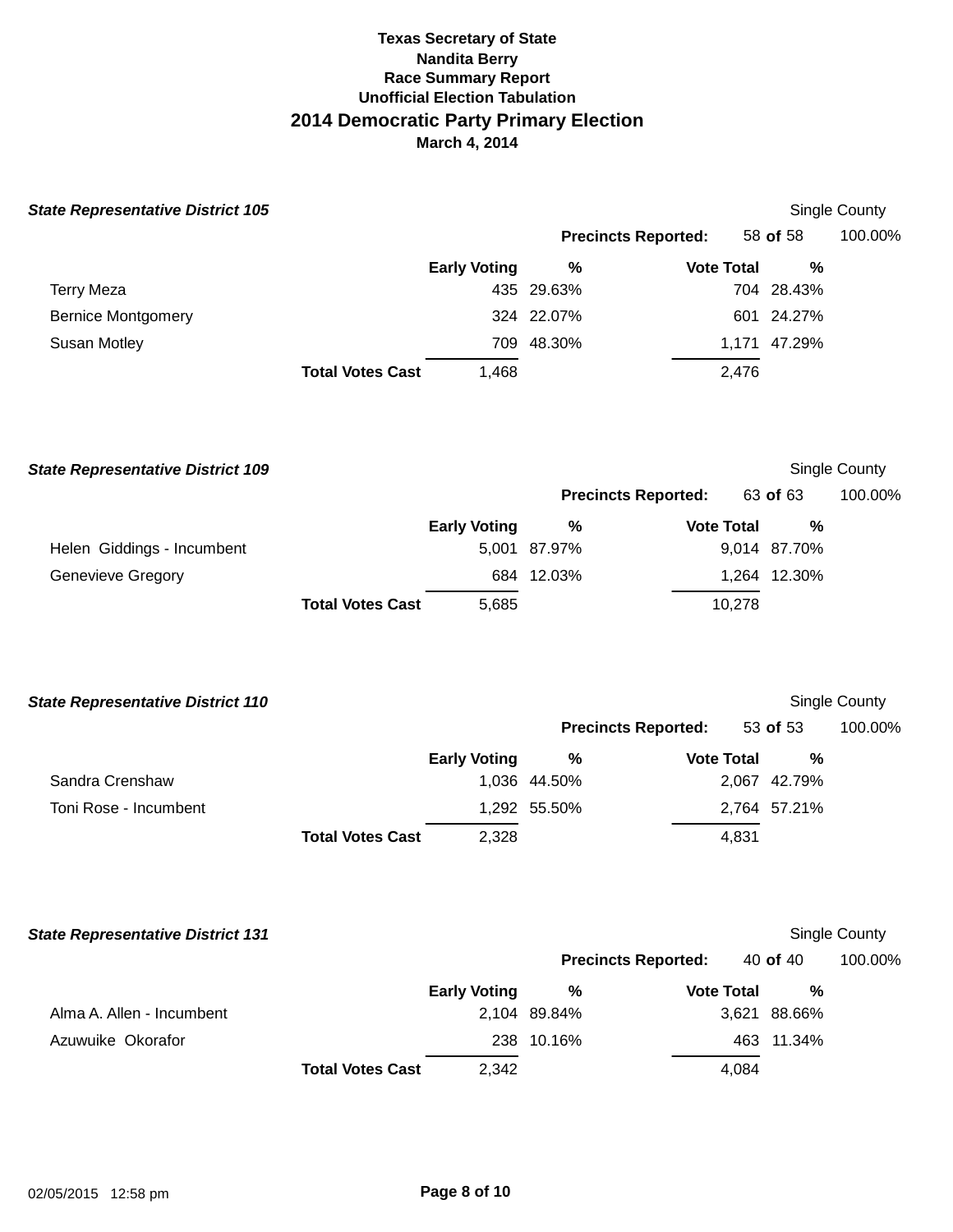| <b>State Representative District 145</b>                                     |                                         |                     |                                                           |                    |                                 | Single County |
|------------------------------------------------------------------------------|-----------------------------------------|---------------------|-----------------------------------------------------------|--------------------|---------------------------------|---------------|
|                                                                              |                                         |                     | <b>Precincts Reported:</b>                                |                    | 44 of 44                        | 100.00%       |
|                                                                              |                                         | <b>Early Voting</b> | %                                                         | <b>Vote Total</b>  | %                               |               |
| Carol Alvarado - Incumbent                                                   |                                         |                     | 969 86.67%                                                |                    | 1,776 85.47%                    |               |
| Susan Delgado                                                                |                                         |                     | 149 13.33%                                                |                    | 302 14.53%                      |               |
|                                                                              | <b>Total Votes Cast</b>                 | 1,118               |                                                           | 2,078              |                                 |               |
| <b>Chief Justice, 8th Court of Appeals District</b>                          |                                         |                     |                                                           |                    |                                 | Multi County  |
|                                                                              |                                         |                     | <b>Precincts Reported:</b>                                |                    | 298 of 298                      | 100.00%       |
|                                                                              |                                         | <b>Early Voting</b> | %                                                         | <b>Vote Total</b>  | %                               |               |
| Mario Alberto Gonzalez                                                       |                                         |                     | 8,832 47.36%                                              |                    | 16,474 47.34%                   |               |
| Ann Crawford McClure - Incumbent                                             |                                         |                     | 9,816 52.64%                                              |                    | 18,328 52.66%                   |               |
|                                                                              | <b>Total Votes Cast</b>                 | 18,648              |                                                           | 34,802             |                                 |               |
| <b>Prop 1 Immigration reform</b><br><b>Early Provisional Ballots: 305</b>    | <b>Total Provisional Ballots: 2,742</b> |                     | Precincts Reported: 8,745 of 8,745                        |                    |                                 | 100.00%       |
|                                                                              |                                         | <b>Early Voting</b> | %                                                         | <b>Vote Total</b>  | $\%$                            |               |
| <b>IN FAVOR</b><br><b>AGAINST</b>                                            |                                         | 268,185 86.59%      | 41,537 13.41%                                             |                    | 477,578 86.47%<br>74,744 13.53% |               |
|                                                                              | <b>Total Votes Cast</b>                 |                     |                                                           |                    |                                 |               |
| Registered Voters: 13,601,324                                                |                                         | 309,722             | 2.28% Voting Early<br><b>Total Number of Voters Voted</b> | 552,322<br>649,017 | 4.06% Voting                    |               |
| Prop 2 A living wage for all Texans<br><b>Early Provisional Ballots: 305</b> | <b>Total Provisional Ballots: 2,742</b> |                     | Precincts Reported: 8,745 of 8,745                        |                    |                                 | 100.00%       |
|                                                                              |                                         | <b>Early Voting</b> | %                                                         | <b>Vote Total</b>  | %                               |               |
| <b>IN FAVOR</b>                                                              |                                         | 285,432 89.99%      |                                                           |                    | 498,360 89.10%                  |               |
| <b>AGAINST</b>                                                               |                                         |                     | 31,741 10.01%                                             |                    | 60,977 10.90%                   |               |
| Registered Voters: 13,601,324                                                | <b>Total Votes Cast</b>                 | 317,173             | 2.33% Voting Early                                        | 559,337            | 4.11% Voting                    |               |
|                                                                              |                                         |                     | <b>Total Number of Voters Voted</b>                       | 649,017            |                                 |               |